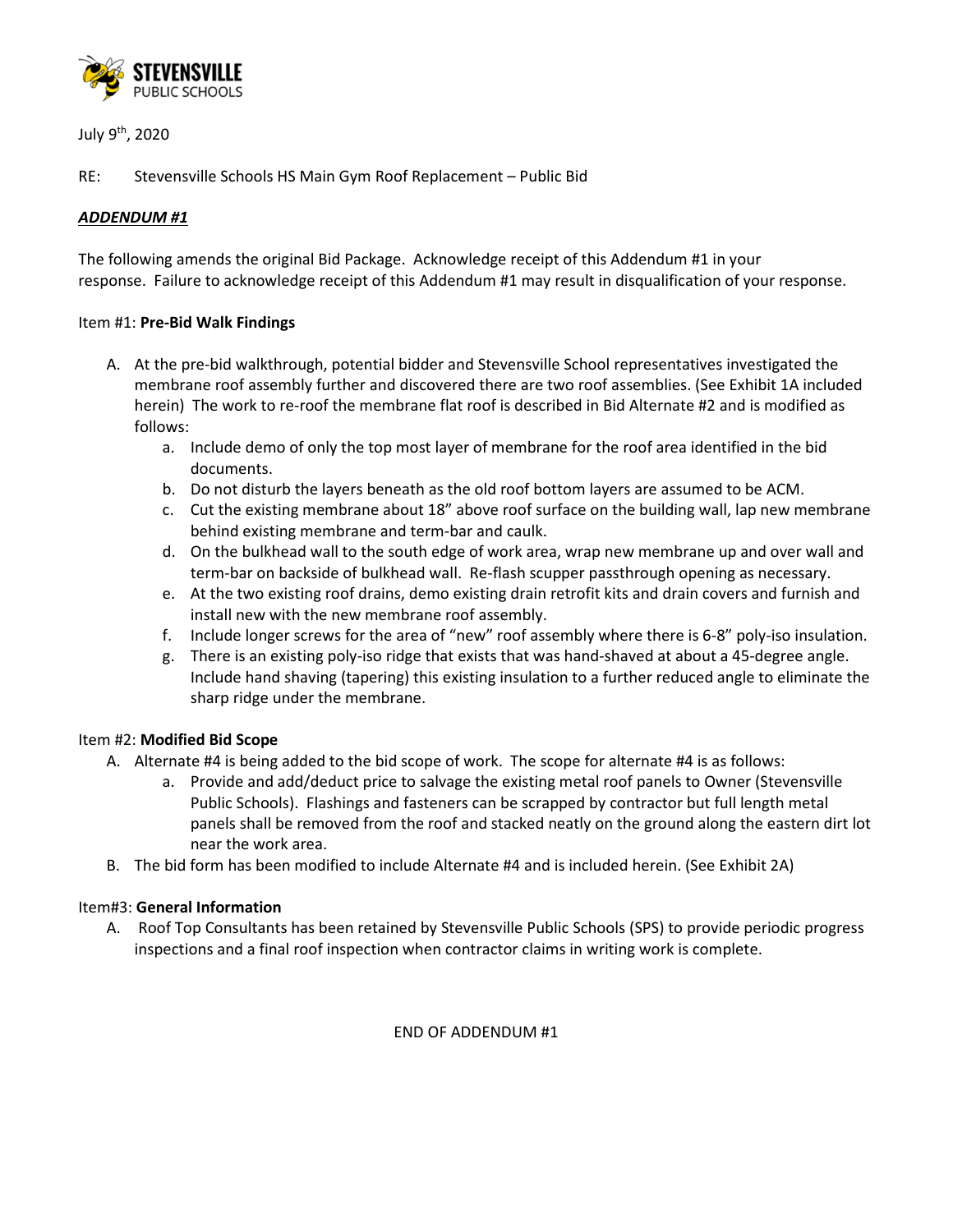### **EXHIBIT 1A - ALTERNATE #2 ADDITIONAL INFORMATION**



**July 9th, 2020**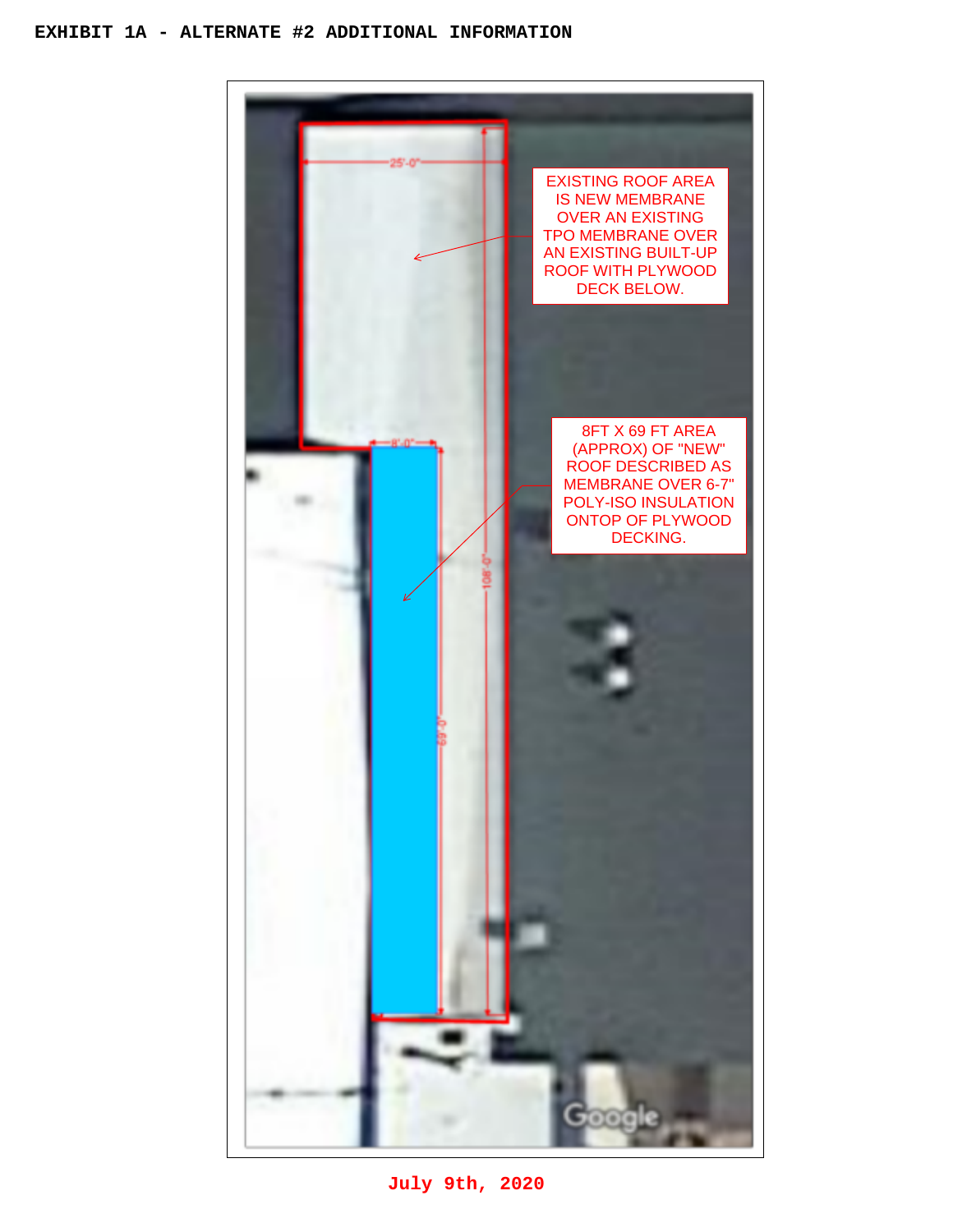# **BID FORM**

- **PROJECT:** STEVENSVILLE PUBLIC SCHOOLS HIGH SCHOOL METAL ROOF STEVENSVILLE, MONTANA
- **TO:** STEVENSVILLE PUBLIC SCHOOLS ATTN: DR. ROBERT MOORE 300 PARK AVENUE STEVENSVILLE, MT 59870

**BID FROM:** 

I have received the BID Documents for Stevensville Public Schools High School Metal Re-Roof Project and I have also received Addenda Nos.

and have included their provisions in my Bid. I have examined both the documents and the site and submit the following Bid. I acknowledge that failure to identify any/all addendums issued in the above line may result in my bid being voided.

In submitting this Bid, I agree:

- 1. To hold my bid open until August  $16<sup>th</sup>$ , 2020; however, if a Notice to Proceed is not granted within (14) calendar days, the substantial completion date shall be adjusted accordingly.
- 2. To accept the provisions of the Instructions to Bidders regarding disposition of Bid Security.
- 3. To enter into and execute a Contract, if awarded on the basis of this Bid and to furnish all bonds and insurance required by the bidding documents.
- 4. To accomplish the work in accordance with the Contract Documents.
- 5. I certify that I am not presently working beyond the contract time including and authorized extensions of time on any previously awarded public contract in the State of Montana (MT).
- 6. That I have successfully completed projects of similar size, scope, complexity and in a similar timeframe within the last five years.
- 7. That I (or my trained employee(s) am/are a certified installer and will provide installation certificates for my employees if awarded for one of the pre-approved metal panel systems.

#### **BASE BID:**

I will perform all of the Work in the base bid, for the lump sum price of:

<u>Dollars and the contract of the contract of the contract of the contract of the contract of the contract of the contract of the contract of the contract of the contract of the contract of the contract of the contract of t</u>

### **ALTERNATES:**

I will perform all of the Work in **Additive Alternate #1** for: (additional amount for lower shed roof)

<u>Dollars and the contract of the contract of the contract of the contract of the contract of the contract of the contract of the contract of the contract of the contract of the contract of the contract of the contract of t</u>

I will perform all of the Work in **Additive Alternate #2** for: (additional amount for membrane roof)

<u>Dollars and the contract of the contract of the contract of the contract of the contract of the contract of the contract of the contract of the contract of the contract of the contract of the contract of the contract of t</u>